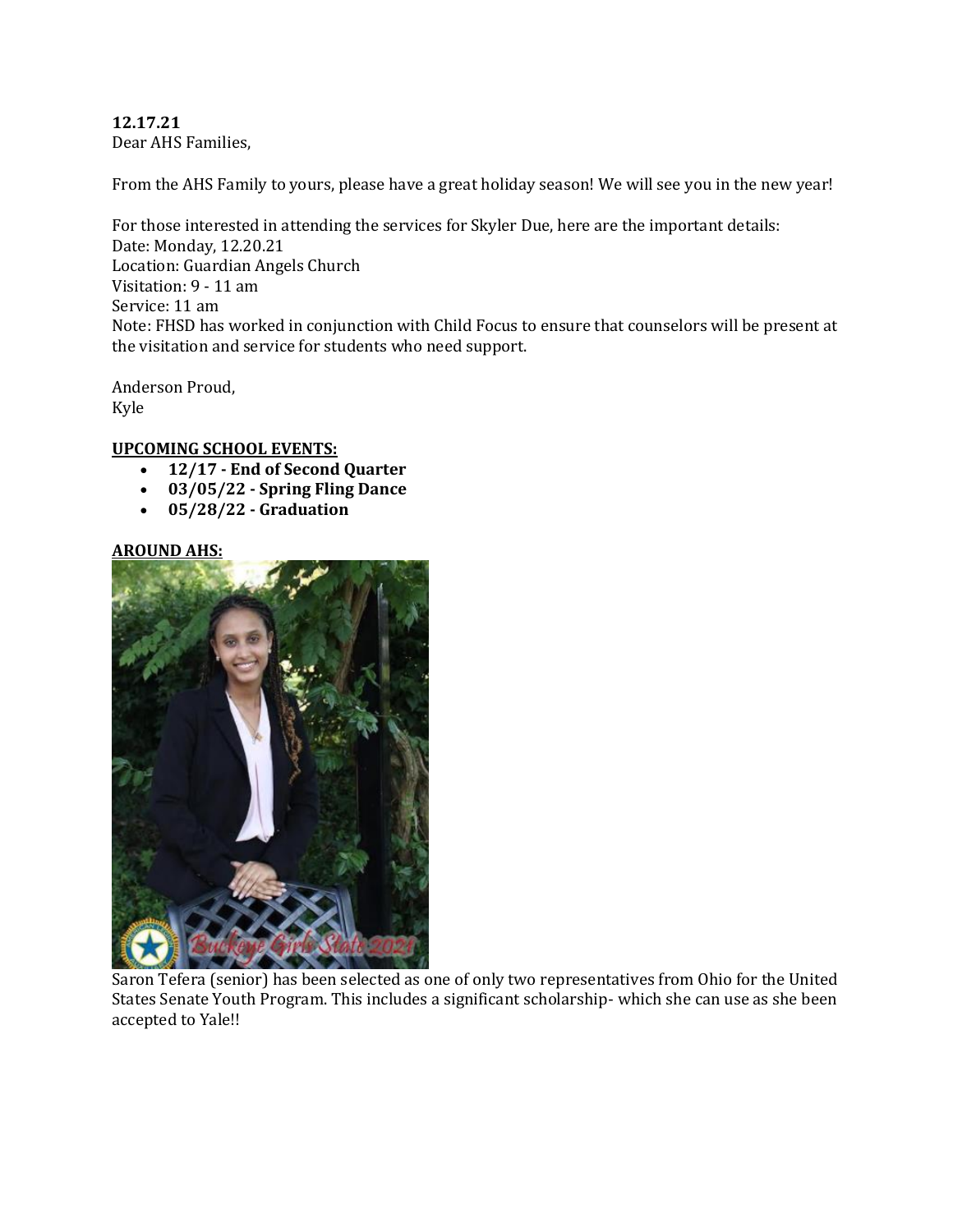

Key Club's Adopt-A-Classroom!



Proud principal moment- the music cut out, but the team kept dancing while the student section cheered them on!



Sculpture and Ceramics projects that look good enough to eat!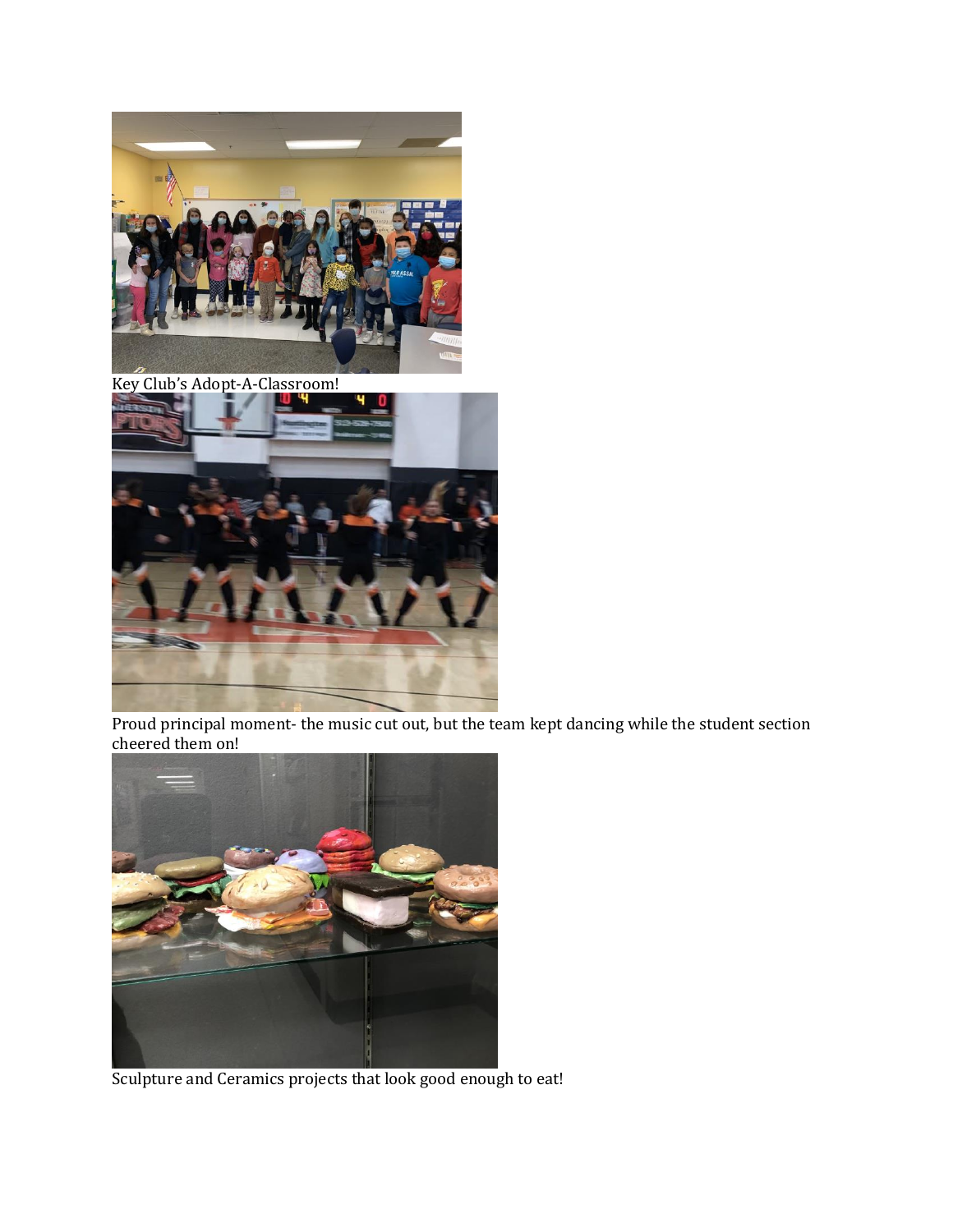#### **FROM THE DISTRICT:**

## **FHSD is Hiring Substitute Teachers:**

In response to the national substitute teacher shortage, FHSD is taking proactive measures to ensure our classrooms are covered by qualified individuals who are compensated at a competitive rate. In November, our Board of Education approved an increase in the pay scale for substitutes in the district (Daily Sub - \$105/day; Building Sub - \$125/day; Long-Term Sub - \$130/day). In addition, the Board is taking advantage of a provision included in Senate Bill 1, passed recently by Governor DeWine, that temporarily makes it possible for individuals with a high school diploma to apply to work as a substitute.

We are currently seeking interested and qualified candidates to work in Forest Hills as a substitute. If you (or someone you know) are interested, please follow the instructions below to begin the process to become a substitute teacher in the Forest Hills School District:

# 1. Go to [www.subsolutions.org](http://www.subsolutions.org/)

- 2. Click the New Sub tab
- 3. Click the Teacher option
- 4. Click the red apply button to complete the application to get the process started
- 5. Sub Solutions will be in contact with you in the Recruit and Hire system to schedule orientation and a background check. Be sure to log in to check the status and read any communication necessary.

If you have questions please reach out to Sub Solutions at 513-674-4364 or you may email them at substitute@hcesc.org

 If you, your student, or anyone else you know is in a life-threatening mental health crisis, call 911. Please also be aware of suicide hotline contact information: Phone - 1-800-273- TALK

If your student is experiencing a non-life threatening mental health crisis and you need direction on next steps to stay safe, we urge you to call the Psychiatric Intake Response Center (PIRC) at Cincinnati Children's Hospital. The PIRC line is 513.636.4124. This line is staffed 24 hours a day, 7 days a week.

Text - Text "NAMI" to 741-741 for access to 24/7 mental health crisis counseling via text. If you have concerns about threats to student safety, we urge you to call or text the Safer Ohio School Tip Line at 844-SaferOH. This line is staffed 24 hours a day, 7 days a week. If you are seeking additional resources, we encourage you to start at the links below: [How to Help a Grieving Child After a Suicide](https://drive.google.com/file/d/1MKhJGCKJIrWvamif-4XvI-QSzCy9oqk-/view?usp=sharing) **[MindPeace](http://mindpeacecincinnati.com/)** 

[Forest Hills Community Resource List](https://docs.google.com/document/d/10Jd3vR9F1ZIUKEDHyzVWn-RWjtlEO6FmdXqKKd4aXF0)

 Forest Hills families, the Science and Innovation Expo is right around the corner! On January 22, 2022 from 9-12 pm at Nagel Middle School, students from all over the district have the option to present either a Science Expo or Innovation Expo project. Want to learn more about this event? Visit [bit.ly/fhsdscienceandinnovation](http://bit.ly/fhsdscienceandinnovation) (the link should be all lowercase for it to work).

For additional questions, please reach out to the building representative of your associated school under the "contact" page on our Science and Innovation Expo website above.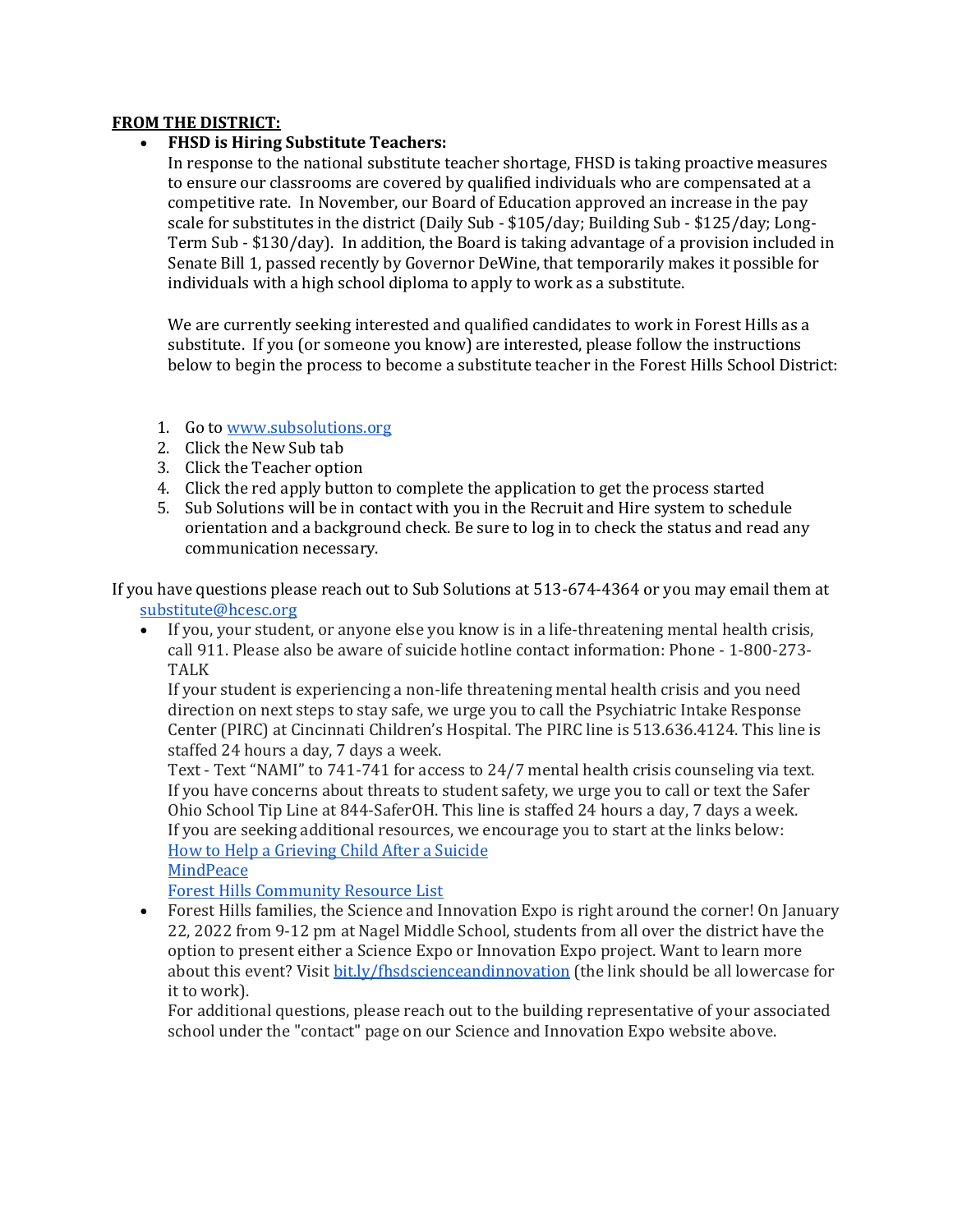# **FROM THE FOREST HILLS FOUNDATION FOR EDUCATION**:

### **FROM 9UNITED:**

## **SENIORS- CAP AND GOWN INFORMATION:**

Cap and Gown and Invitation orders were due to Graduate Services, Inc, by December 6th. Order online a[t Graduate Service Inc](https://highschool.herffjones.com/secom/home) or at their Newtown office, 7022 Main St, Cincinnati, OH 45244. [\(513\) 272-5890](https://www.google.com/search?q=graduate+service+inc&rlz=1C1GCEV_en&oq=&aqs=chrome.0.69i59i450l7.65298j0j7&sourceid=chrome&ie=UTF-8)

### **ACADEMIC SUPPORT:**

Students have a 25 minute advisory period everyday in their schedule. We encourage students to work with teachers during this time if they need help in any classes. Additionally, teachers have regular office hours before school (7:10-7:55) a few days a week to provide assistance to students.

### **GREAT OAKS SPOTLIGHT:**

#### **TorchPrep:**

TorchPrep is offering training boot camps for the March 1st, 2022 ACT. If interested, please access this [link](https://www.torchprep.com/confirm/?course_id=20141) for information on registration.

### **PARKING:**

Students in Good Standing are eligible to purchase parking passes for the school year. This means students must have all their credits. If you would like to purchase a parking pass or have a question about student parking, please contact Mrs Stanyard[, emilystanyard@foresthills.edu.](mailto:emilystanyard@foresthills.edu) *We are getting complaints from neighboring businesses about student parking on their property. Please be aware that they plan to start towing.*

## **SCHOOL DROP-OFF AND PICK-UP INFORMATION**



If you are dropping off your student before school or picking up after school, this should happen in our south lot according to the diagram above. Pulling forward around the loop allows for better traffic flow on Forest Road.

**There should be no pick-up or drop-off occurring in the parking lots of our neighboring businesses or our northern lot (Lot E).**

## **PARENT SPOTLIGHT**:

December still needed

**Scholarship money through The American Legion Oratorical Competition:**